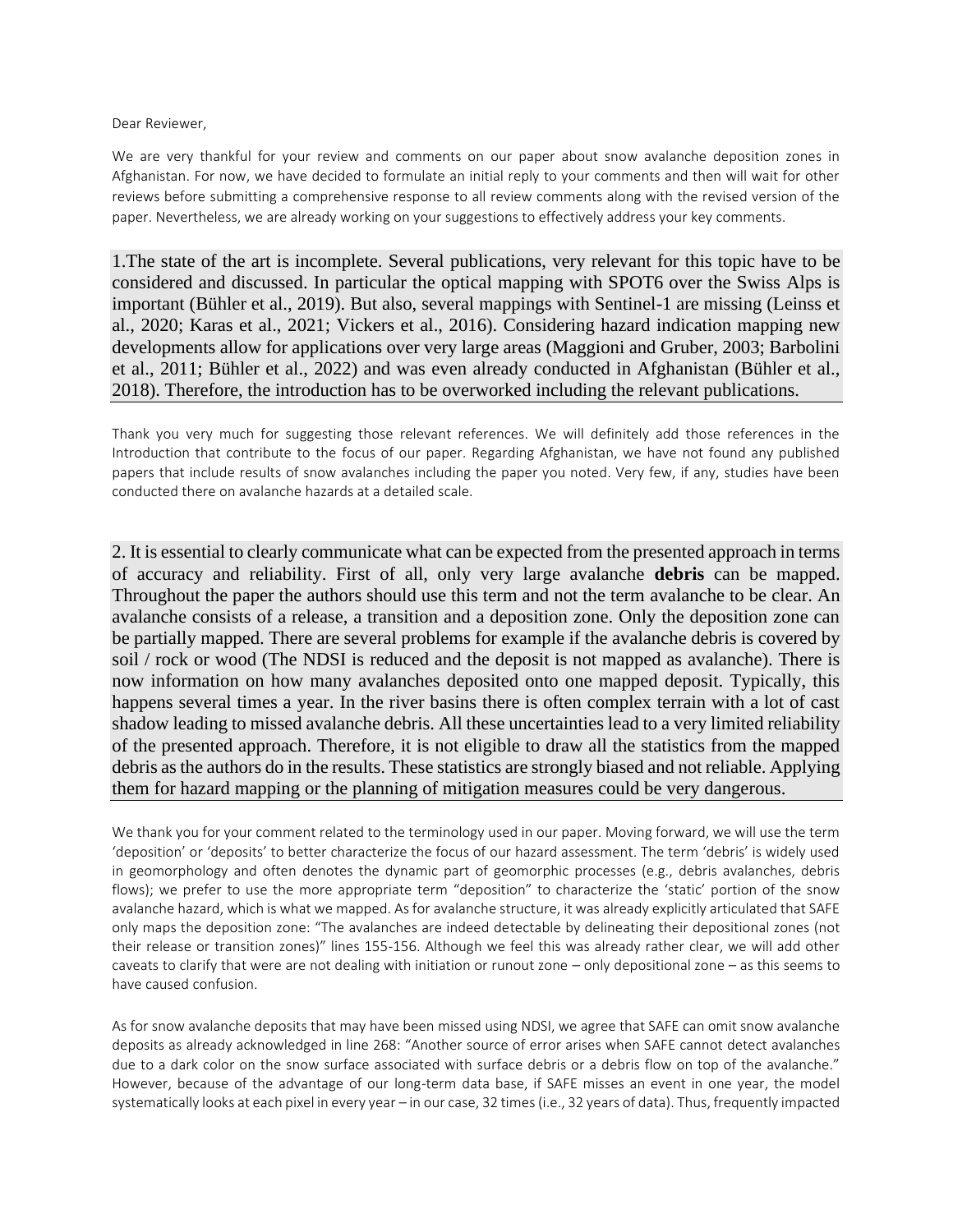areas will be identified even if events in a few years are missed due to shadows or debris flows. Thus, we disagree that our statistics are 'not 'not reliable'.

Regarding the comment that the application of this model 'could be very dangerous', we completely disagree with this value judgement. SAFE is one model, if not the first attempt, to map areas at avalanche risk across large scales and on over long time periods in that region. As specifically mentioned in the paper, we looked at avalanche deposits on foot slopes where human settlements are most vulnerable to snow avalanches. SAFE does not examine mid- to upper-slope terrain because in mountainous Central Asia, as well as proximate mountain regions, these upper slope areas are not occupied by humans or their activities during winter. Only foot slopes represent an area at risk; high mountain winter recreational activities – e.g., skiing, and other winter tourism activities – are virtually nonexistent in this vast mountain region. What matters in our region, such as Badakhshan, is the location and frequency of avalanche deposits on villages, roads and, to some extent, streams. SAFE is the kind of model that we need here since it can be freely replicated and used with minimal resources to determine which villages and roads are at frequent risk. This is the advantage of our long-term (albeit less accurate than SPOT) database. In our work here on the border of Afghanistan, we frequently experience road blockages and the isolation of villages for several days because of avalanche deposits. This issue is a higher priority in Central Asia and the surrounding mountain regions than detailed mapping of avalanches on upper slopes.

3. To assess the mentioned uncertainties and potential biases we recommend to test the algorithm with the most complete and accurate avalanche dataset mapped with SPOT6 imagery over the swiss Alps in 2018 and 2019 (Bühler et al., 2019; Hafner and Bühler, 2019) https://www.envidat.ch/dataset/spot6-avalanche-outlines-24-january-

2018;https://www.envidat.ch/dataset/spot6-avalanche-outlines-16-january-2019. This exercise could bring clarity into very important questions and help to assess the potential of the presented approach.

We would like to thank the reviewer for this recommendation and for sharing these relevant data with us. We will compare the outlined avalanches in 2018-19 with SAFE results on the same area of Switzerland as suggested. Given that the purpose of SAFE is not to map upper slope avalanches, it must be understood that the approaches in these two studies were quite different. However, we can still conduct a comparison between SAFE outputs and the outlined avalanche deposits at the foot slopes only, using the mask we developed for SAFE. Then only, can the two datasets be appropriately compared.

4. The snow avalanche size classification is totally flawed with respect to reality/ methodology. According to the definition of the EAWS (https://www.avalanches.org/standards/avalanchesize/#largeavalanche) size is mostly defined by volume, runout-length and destruction potential: so basically only avalanches larger than size 3 (large to extremely large) have potential to even reach those places where they are later detected with enough snow for it to remain until summer, Additionally, as the authors state they cannot separate single events, a size classification with the same classes as assigned to whole avalanches shortly after their release is nonsensical also as the area covered in gullies usually means a lot more volume than one would think. This makes methodologically no sense as well as everything derived from this (whether as category or as size).

We understand and appreciate your comment about avalanche size classification. Indeed, we unfortunately do not have any data on avalanche volume, and we admit that our terminology 'avalanches size' is confusing. We however believe that the classification of the cumulated avalanches deposits could be relevant information to highlight and rank the most vulnerable areas. Valleys with large 'size' events represent more vulnerable areas impacted by repetitive avalanches than 'small size' events. And if one valley bottom is affected by only one, but a very large